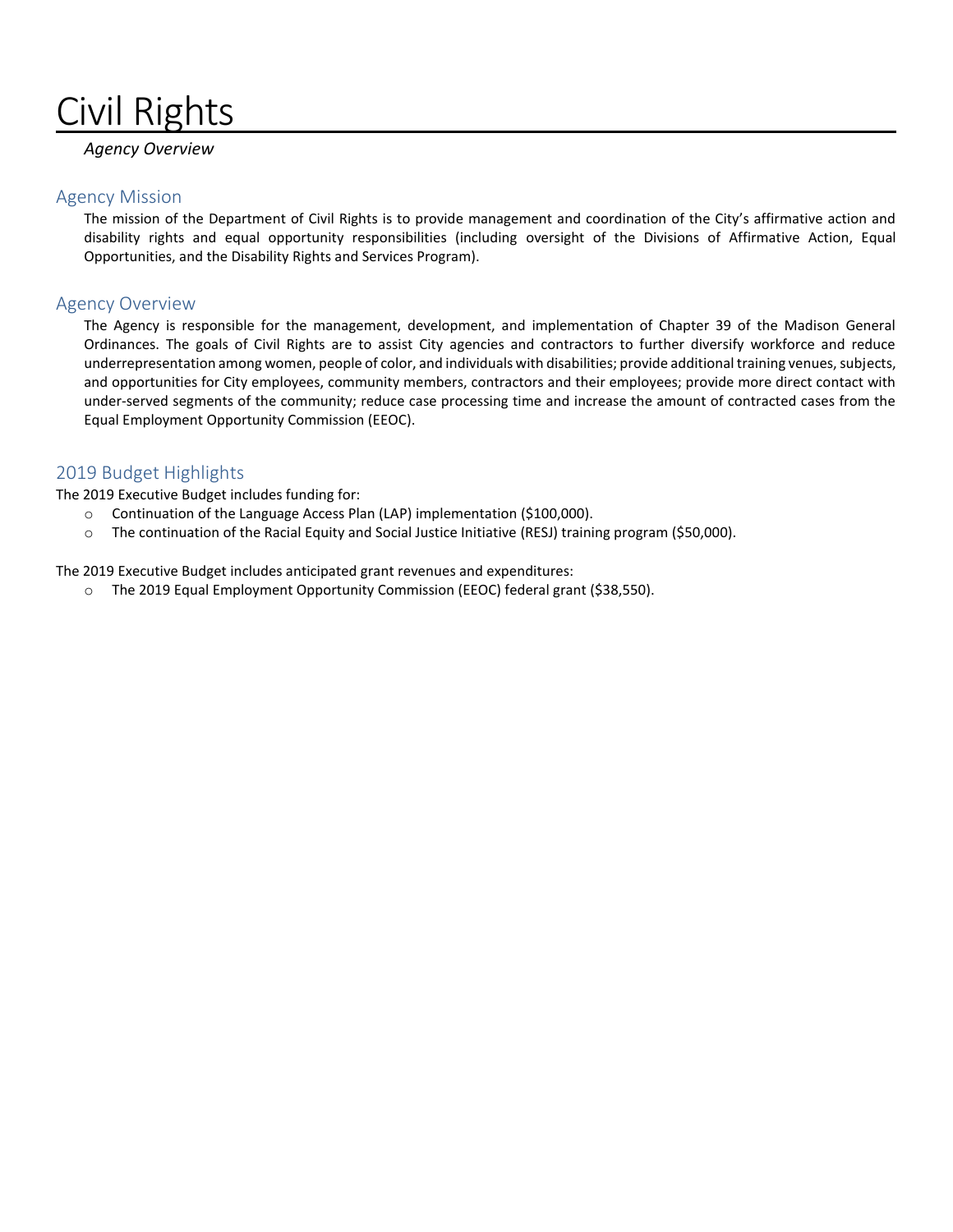### Budget by Service (All Funds)

|                         | 2017 Actual              |   | 2018 Adopted  |     | 2018 Projected           | 2019 Request  |   | 2019 Executive |
|-------------------------|--------------------------|---|---------------|-----|--------------------------|---------------|---|----------------|
| Revenue                 |                          |   |               |     |                          |               |   |                |
| Civil Rights            | 40,150                   |   | (46,500)      |     | (450)                    | (38, 550)     |   | (39, 227)      |
| <b>Total Revenue</b>    | $40,150$ \$              |   | $(46,500)$ \$ |     | $(450)$ \$               | $(38,550)$ \$ |   | (39, 227)      |
| Expense                 |                          |   |               |     |                          |               |   |                |
| Civil Rights            | 1,482,644                |   | 1,865,963     |     | 1,755,496                | 1,859,721     |   | 1,895,153      |
| Room Tax Commission     | $\overline{\phantom{a}}$ |   |               |     | $\overline{\phantom{a}}$ | -             |   |                |
| <b>Total Expense</b>    | 1,482,644                | S | 1,865,963     | - S | 1,755,496 \$             | 1,859,721     | S | 1,895,153      |
| <b>Net General Fund</b> | 1,522,794                | Ś | 1,819,463     |     | 1,755,046                | 1,821,171     | S | 1,855,926      |

# Budget by Fund & Major<br>Fund: General

General

|                             | 2017 Actual    |   | 2018 Adopted             |     | 2018 Projected           |   | 2019 Request   |        | 2019 Executive |
|-----------------------------|----------------|---|--------------------------|-----|--------------------------|---|----------------|--------|----------------|
| Revenue                     |                |   |                          |     |                          |   |                |        |                |
| Intergovernmental Revenues  | 40,500         |   | $\overline{\phantom{0}}$ |     | $\overline{\phantom{a}}$ |   |                |        |                |
| Investments & Contributions | (350)          |   |                          |     | (450)                    |   |                |        |                |
| <b>Total Revenue</b>        | $40,150$ \$    |   | ۰.                       | -\$ | $(450)$ \$               |   |                | $-$ \$ |                |
| Expense                     |                |   |                          |     |                          |   |                |        |                |
| <b>Salaries</b>             | 1,069,464      |   | 1,268,145                |     | 1,208,570                |   | 1,238,926      |        | 1,278,535      |
| <b>Benefits</b>             | 275,709        |   | 310,822                  |     | 309,323                  |   | 345,090        |        | 338,528        |
| <b>Supplies</b>             | 16,066         |   | 12,658                   |     | 15,413                   |   | 9,465          |        | 9,465          |
| <b>Purchased Services</b>   | 117,039        |   | 224,539                  |     | 218,891                  |   | 224,029        |        | 225,737        |
| Inter Departmental Charges  | 4,366          |   | 3,299                    |     | 3,299                    |   | 3,661          |        | 3,661          |
| <b>Total Expense</b>        | $1,482,644$ \$ |   | $1,819,463$ \$           |     | 1,755,496 \$             |   | $1,821,171$ \$ |        | 1,855,926      |
| <b>Net General Fund</b>     | 1,522,794      | Ŝ | 1,819,463                | S   | 1,755,046                | S | 1,821,171      | Ŝ      | 1,855,926      |

#### Fund: Other Grants

|                            | 2017 Actual | 2018 Adopted |               | 2018 Projected           |    | 2019 Request  | 2019 Executive |  |
|----------------------------|-------------|--------------|---------------|--------------------------|----|---------------|----------------|--|
| Revenue                    |             |              |               |                          |    |               |                |  |
| Intergovernmental Revenues | -           |              | (46,500)      | $\overline{\phantom{0}}$ |    | (38, 550)     | (39, 227)      |  |
| <b>Total Revenue</b>       |             | - \$         | $(46,500)$ \$ | - \$                     |    | $(38,550)$ \$ | (39, 227)      |  |
| Expense                    |             |              |               |                          |    |               |                |  |
| <b>Salaries</b>            |             |              | 26,000        | $\overline{\phantom{0}}$ |    | 20,825        | 21,502         |  |
| <b>Supplies</b>            |             |              | 3,500         |                          |    | 6,957         | 6,957          |  |
| <b>Purchased Services</b>  |             |              | 17,000        | $\overline{\phantom{0}}$ |    | 10,768        | 10,768         |  |
| <b>Total Expense</b>       |             | - \$         | $46,500$ \$   | $-5$                     |    | $38,550$ \$   | 39,227         |  |
| <b>Net General Fund</b>    |             | - S          | $\sim$        | $\overline{\phantom{a}}$ | -S | $\sim$        |                |  |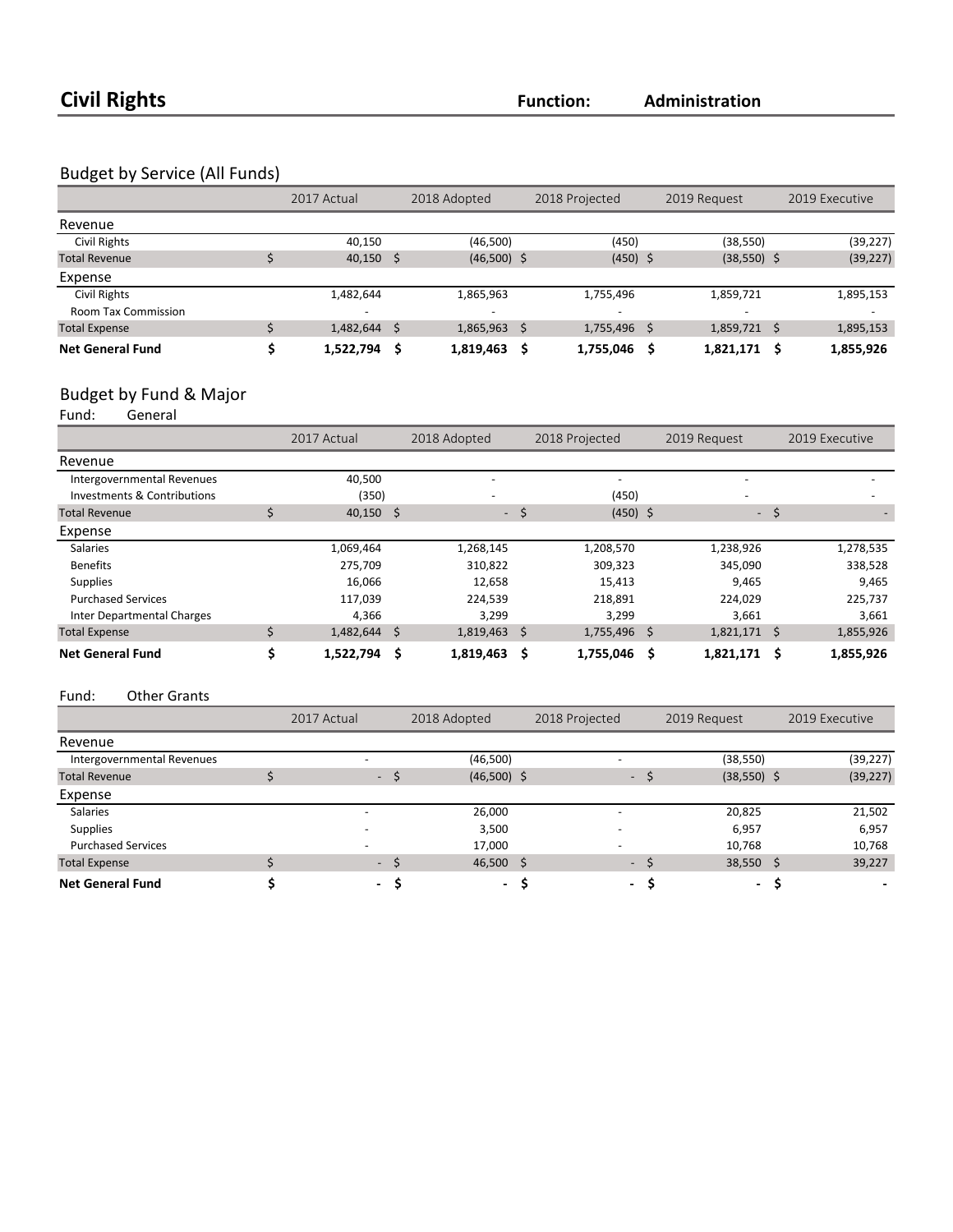### **Civil Rights Function:**

#### **Administration**

#### *Service Overview*

#### **Service:** Civil Rights

#### Service Description

This service includes three components: Affirmative Action, Disability Rights and Equal Opportunities. The goals of this service are to assist City agencies to further diversify workforce and reduce under-representation among women, people of color, and individuals with disabilities; assist City contractors to further diversify workforce and reduce under-representation among women, people of color, and individuals with disabilities; provide additional training venues, subjects and opportunities; provide more direct contact with under-served segments of the community; and reduce case processing time and increase amount of contracted cases from the Equal Employment Opportunity Commission (EEOC).

2019 Planned Activities

- Develop a Section 8 housing discrimination training program.
- Develop a tavern league public accommodation training program.
- Develop a targeted equitable relief program.
- Develop a real estate development program targeting historically marginalized communities.
- Implement the Language Access Plan (LAP).
- Create an online intake portal for complaint processing.
- Increase the number of trainings for Racial Equity and Social Justice to meet the demands of the entire City workforce.

#### Service Budget by Account Type

|                           | 2017 Actual | 2018 Adopted | 2018 Projected | 2019 Request | 2019 Executive |
|---------------------------|-------------|--------------|----------------|--------------|----------------|
| Revenue                   | 40.150      | (46,500)     | (450)          | (38, 550)    | (39,227)       |
| Expense                   | 1.482.644   | 1.865.963    | 1.755.496      | 1.859.721    | 1,895,153      |
| <b>Net Service Budget</b> | 1,522,794   | 1.819.463    | 1.755.046      | 1,821,171    | 1,855,926      |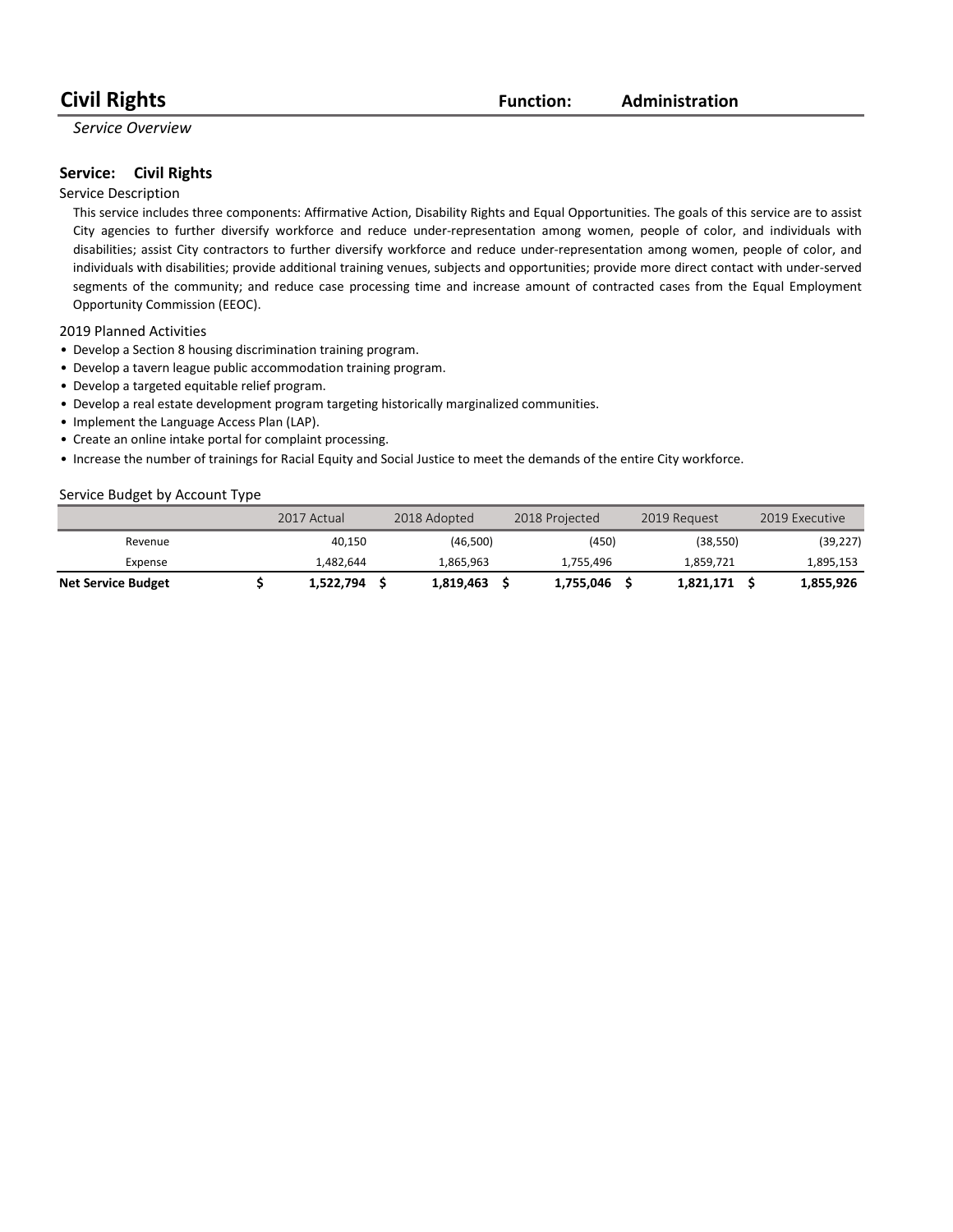# **Civil Rights Function:**

**Line Item Detail** 

**Agency Primary Fund: General** 

#### **Intergovernmental Revenues**

|                                        | 2017 Actual      |               | 2018 Adopted             |                    | 2018 Projected | 2019 Request   |      | 2019 Executive |
|----------------------------------------|------------------|---------------|--------------------------|--------------------|----------------|----------------|------|----------------|
| <b>Federal Revenues Operating</b>      | 40,500           |               | $\blacksquare$           |                    |                |                |      |                |
| <b>TOTAL</b>                           | \$<br>40,500     | $\mathsf{\$}$ | a.                       | $\dot{\mathsf{s}}$ | a.             | \$             | - \$ |                |
| <b>Investments &amp; Contributions</b> |                  |               |                          |                    |                |                |      |                |
|                                        | 2017 Actual      |               | 2018 Adopted             |                    | 2018 Projected | 2019 Request   |      | 2019 Executive |
| <b>Contributions &amp; Donations</b>   | (350)            |               |                          |                    | (450)          |                |      |                |
| <b>TOTAL</b>                           | \$<br>$(350)$ \$ |               | $\overline{\phantom{0}}$ | -\$                | $(450)$ \$     |                | - \$ |                |
| <b>Salaries</b>                        |                  |               |                          |                    |                |                |      |                |
|                                        | 2017 Actual      |               | 2018 Adopted             |                    | 2018 Projected | 2019 Request   |      | 2019 Executive |
| <b>Permanent Wages</b>                 | 987,109          |               | 1,118,742                |                    | 1,060,070      | 1,218,820      |      | 1,258,429      |
| <b>Salary Savings</b>                  |                  |               | (21, 916)                |                    |                | (21, 916)      |      | (21, 916)      |
| Pending Personnel                      |                  |               | 133,000                  |                    | 70,000         |                |      |                |
| <b>Compensated Absence</b>             | 18,482           |               | 7,215                    |                    | 18,500         | 7,533          |      | 7,533          |
| Hourly Wages                           | 63,336           |               | 31,104                   |                    | 60,000         | 34,489         |      | 34,489         |
| <b>Election Officials Wages</b>        | 537              |               |                          |                    |                |                |      |                |
| <b>TOTAL</b>                           | \$<br>1,069,464  | Ŝ.            | 1,268,145                | - \$               | 1,208,570 \$   | 1,238,926      | \$.  | 1,278,535      |
| <b>Benefits</b>                        |                  |               |                          |                    |                |                |      |                |
|                                        | 2017 Actual      |               | 2018 Adopted             |                    | 2018 Projected | 2019 Request   |      | 2019 Executive |
| <b>Health Insurance Benefit</b>        | 125,897          |               | 150,827                  |                    | 150,752        | 167,205        |      | 157,390        |
| Wage Insurance Benefit                 | 1,587            |               | 1,344                    |                    | 2,688          | 2,108          |      | 2,108          |
| WRS                                    | 66,319           |               | 72,471                   |                    | 71,291         | 81,661         |      | 82,426         |
| <b>FICA Medicare Benefits</b>          | 78,594           |               | 82,884                   |                    | 81,312         | 90,820         |      | 93,201         |
| Post Employment Health Plans           | 3,312            |               | 3,296                    |                    | 3,280          | 3,296          |      | 3,403          |
| <b>TOTAL</b>                           | \$<br>275,709    | Ŝ.            | 310,822                  | - \$               | 309,323        | \$<br>345,090  | \$   | 338,528        |
| <b>Supplies</b>                        |                  |               |                          |                    |                |                |      |                |
|                                        | 2017 Actual      |               | 2018 Adopted             |                    | 2018 Projected | 2019 Request   |      | 2019 Executive |
| <b>Office Supplies</b>                 | 1,244            |               | 3,000                    |                    | 1,455          | 1,700          |      | 1,700          |
| Artwork                                | 12               |               |                          |                    |                |                |      |                |
| <b>Copy Printing Supplies</b>          | 2,622            |               | 3,500                    |                    | 3,774          | 2,157          |      | 2,157          |
| Hardware Cupplies                      | 1.117            |               | C <sub>0</sub>           |                    | 1ACQ           | C <sub>0</sub> |      | C <sub>0</sub> |

| <b>TOTAL</b>                     | 16,066 | 12,658 | 15,413 | 9,465 | 9,465 |
|----------------------------------|--------|--------|--------|-------|-------|
|                                  |        |        |        |       |       |
| <b>Work Supplies</b>             | 3.440  | 500    | 3.300  | 500   | 500   |
| <b>Books &amp; Subscriptions</b> | 1,090  | 858    | 1,000  | 308   | 308   |
| Postage                          | 5,306  | 3,800  | 3,500  | 3,800 | 3,800 |
| Software Lic & Supplies          | 1,210  | 400    | 915    | 400   | 400   |
| <b>Hardware Supplies</b>         | 1,142  | 600    | 1,468  | 600   | 600   |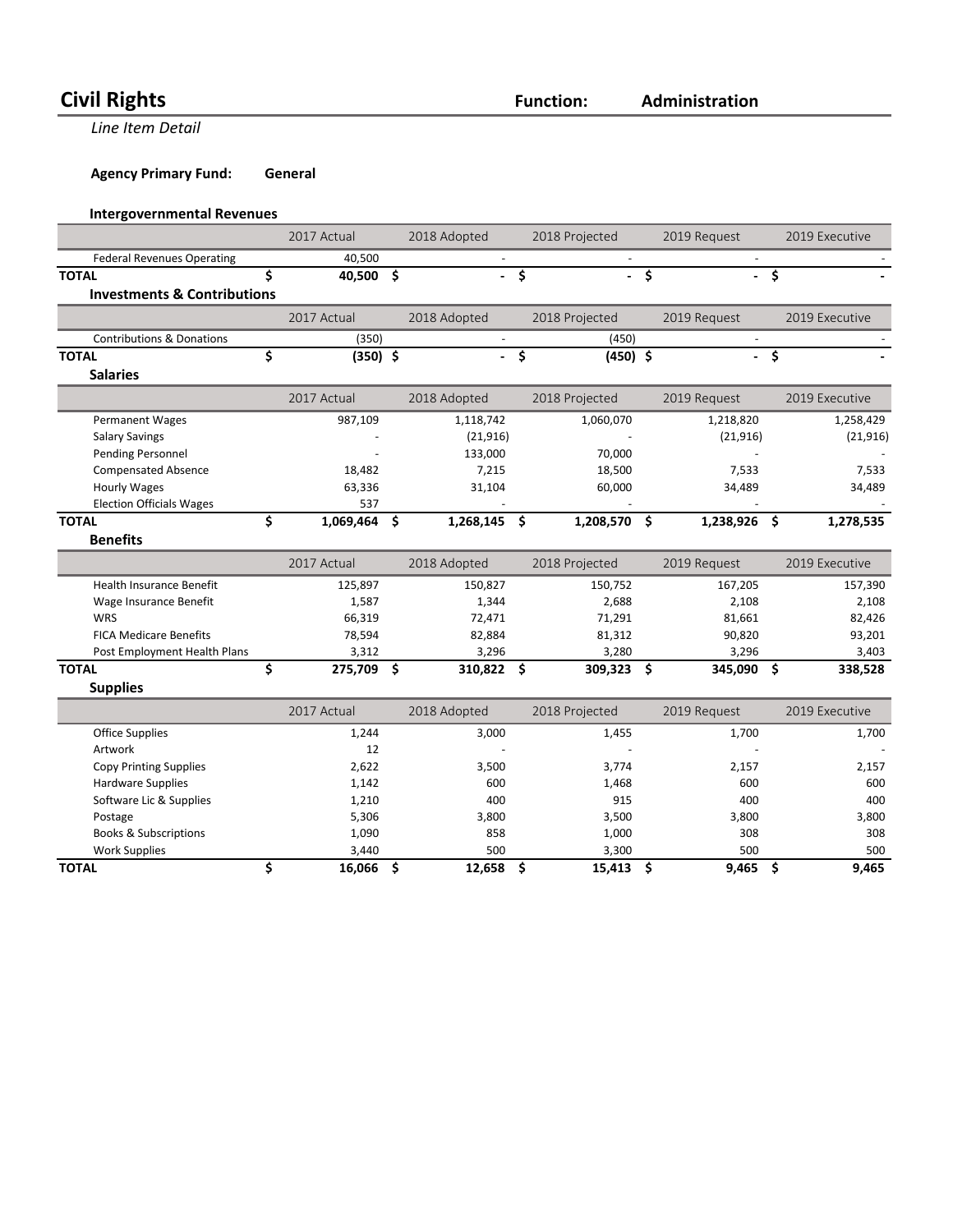# **Civil Rights Function:**

**Administration**

**Line Item Detail** 

**Agency Primary Fund: General** 

#### **Purchased Services**

|                                      | 2017 Actual | 2018 Adopted  |         | 2018 Projected | 2019 Request | 2019 Executive |
|--------------------------------------|-------------|---------------|---------|----------------|--------------|----------------|
| Telephone                            | 2,486       |               | 1,902   | 2,400          | 600          | 3,100          |
| <b>Facility Rental</b>               | 1,026       |               | 100     | 1,000          |              |                |
| <b>Custodial Bldg Use Charges</b>    | 30,552      |               | 36,459  | 31,973         | 36,459       | 38,167         |
| Comm Device Mntc                     | 2,841       |               | 2,857   | 2,507          | 2,070        | 2,070          |
| System & Software Mntc               |             |               |         | 1,643          | 2,500        |                |
| Recruitment                          |             |               |         | 588            |              |                |
| Mileage                              | 5           |               | 100     |                | 50           | 50             |
| Conferences & Training               | 25,164      |               | 51,000  | 49,130         | 51,000       | 51,000         |
| Memberships                          | 4,324       |               | 4,475   | 4,300          | 4,450        | 4,450          |
| <b>Storage Services</b>              | 31          |               | 100     | 24             | 150          | 150            |
| <b>Advertising Services</b>          | 1,326       |               | 950     | 1,000          | 250          | 250            |
| <b>Interpreters Signing Services</b> | 48,457      |               | 122,000 | 120,649        | 122,000      | 122,000        |
| Other Services & Expenses            | 826         |               | 4,596   | 3,678          | 4,500        | 4,500          |
| Ś.<br><b>TOTAL</b>                   | 117,039     | \$<br>224,539 | Ŝ       | $218,891$ \$   | 224,029      | \$<br>225,737  |
| <b>Inter-Departmental Charges</b>    |             |               |         |                |              |                |
|                                      | 2017 Actual | 2018 Adopted  |         | 2018 Projected | 2019 Request | 2019 Executive |
| ID Charge From Insurance             | 3,666       |               | 2,438   | 2,438          | 2,857        | 2,857          |
| ID Charge From Workers Comp          | 700         |               | 861     | 861            | 804          | 804            |

**TOTAL \$ 4,366 \$ 3,299 \$ 3,299 \$ 3,661 \$ 3,661**